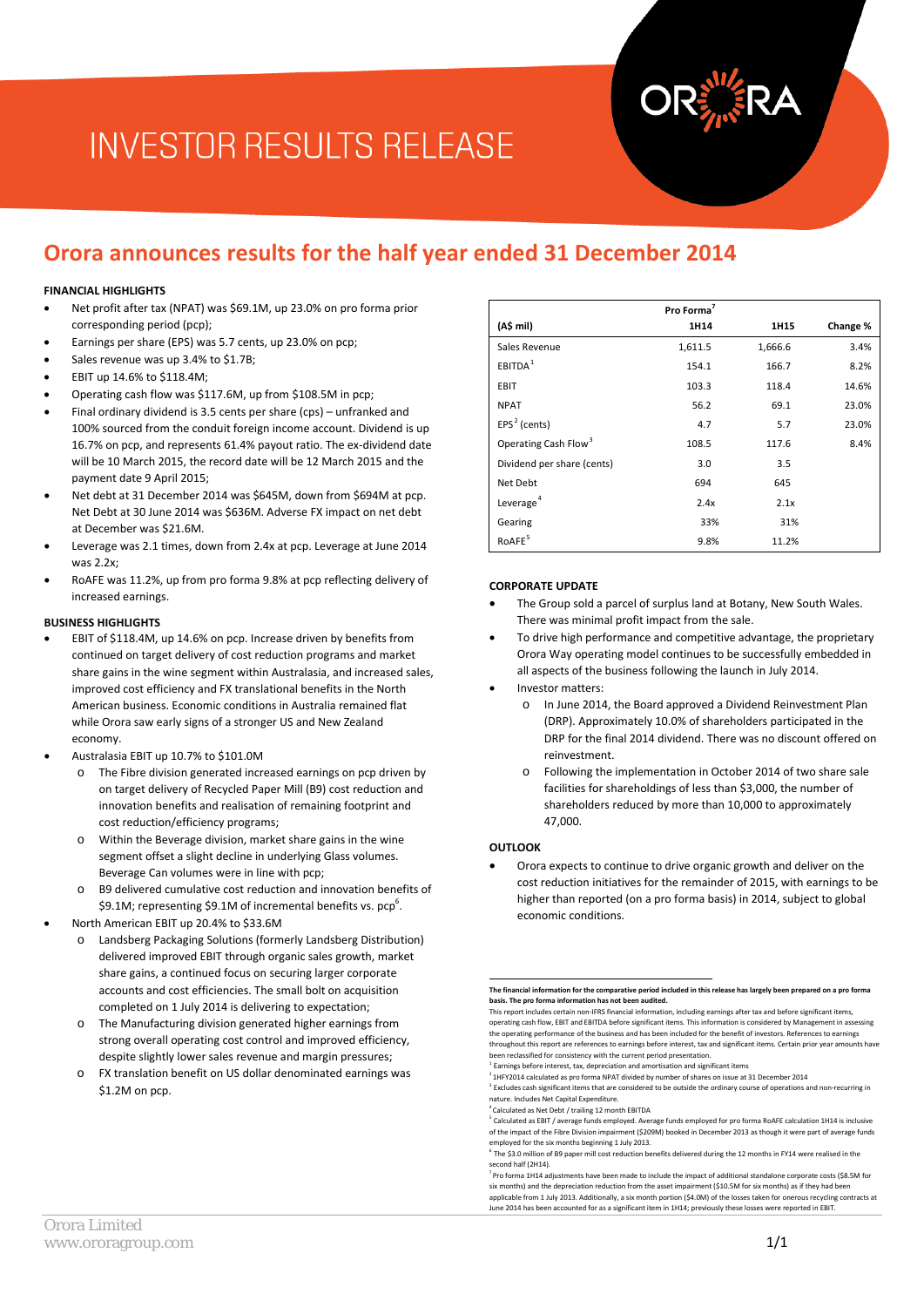#### **REVENUE**

- Sales revenue of \$1,666.6M was up 3.4% on pcp, driven by:
	- o Increased sales in North America both organically (to existing customers and market share gains) and from the benefit of the bolt on acquisition;
	- o Higher Glass sales as a result of previous market share gains in the wine segment and slightly higher beer volume;
	- o Pass through of higher aluminium prices within Beverage Cans;
	- o Higher sales in the NZ Fibre operations from improved volumes in fresh food and generally stronger economic conditions; and
	- o FX benefit on US dollar denominated North America sales (\$23.8M on pcp).
- Revenue gains were partially offset by:
	- o Reduced external Paper exports to Asia as a result of increased B9 paper exports to Orora North America;
	- o Slightly lower sales in ANZ Packaging & Distribution;
	- o Lost revenue from footprint rationalisations in pcp (Petrie & Thomastown); and
	- o Exit of sales of surplus Old Corrugated Cardboard (OCC) to Asia resulting from ongoing OCC collection footprint rationalisation.
- Taking into account several of the above factors, underlying sales in Australasia increased by 2.1%.
- Constant currency sales in North America grew by 5.2%.

#### **EARNINGS BEFORE INTEREST AND TAX**

- EBIT increased by 14.6% to \$118.4M. Improved earnings attributable to:
	- o On target delivery of B9 Recycled Paper Mill cost reduction and innovation benefits;
	- o Cost reduction, efficiency and sales margin improvement initiatives within the Corrugated division;
	- o Higher Beverage earnings from previous Glass market share gains in the wine segment and improving glass furnace and can production efficiencies;
	- o Increased Landsberg Packaging Solutions sales and cost efficiency benefits in the North American business; and
	- o Translational FX benefit from US dollar denominated earnings (\$1.2M on pcp).
	- Earnings gains were partially offset by:
	- o Lower ANZ Packaging and Distribution division earnings as a result of marginally lower sales.



| <b>Revenue Summary</b>     |         |         |           |
|----------------------------|---------|---------|-----------|
| (A\$ mil)                  | 1H14    | 1H15    | Change %  |
| Australasia                | 983.4   | 982.1   | $(0.1\%)$ |
| North America              | 628.1   | 684.5   | 9.0%      |
| <b>Total sales revenue</b> | 1,611.5 | 1,666.6 | 3.4%      |

| <b>Earnings Summary (EBIT)</b> | Pro Forma |        |          |
|--------------------------------|-----------|--------|----------|
| (A\$ mil)                      | 1H14      | 1H15   | Change % |
| Australasia                    | 91.2      | 101.0  | 10.7%    |
| North America                  | 27.9      | 33.6   | 20.4%    |
| Corporate                      | (15.8)    | (16.2) | (2.5%)   |
| <b>Total EBIT</b>              | 103.3     | 118.4  | 14.6%    |

| (A\$ mil)                        | <b>Total cost</b><br>reduction<br>target | <b>Cumulative</b><br>cost reduction<br>achieved in<br>FY14 <sup>6</sup> | <b>Cumulative</b><br>cost reduction<br>achieved in<br>1H15 |
|----------------------------------|------------------------------------------|-------------------------------------------------------------------------|------------------------------------------------------------|
| <b>B9 Recycled</b><br>Paper Mill | 50.0                                     | 3.0                                                                     | 9.1                                                        |

#### **COST REDUCTION UPDATE**

- On target delivery of \$9.1M of incremental (and cumulative<sup>6</sup>) cost reduction and innovation benefits from the B9 Recycled Paper Mill.
- Cumulative B9 benefits reflect \$8.1M from cost reduction and \$1.0M from innovation/sales synergy benefits.
- Remaining cost reduction benefits from previously disclosed portfolio exits/plant closures and cost improvement/productivity initiatives are delivering as anticipated with final benefits expected to be realised in the remainder of FY15.
- Orora expects to deliver approximately \$20.0M of cumulative B9 benefits in FY15, with the remainder over the next 2-3 years.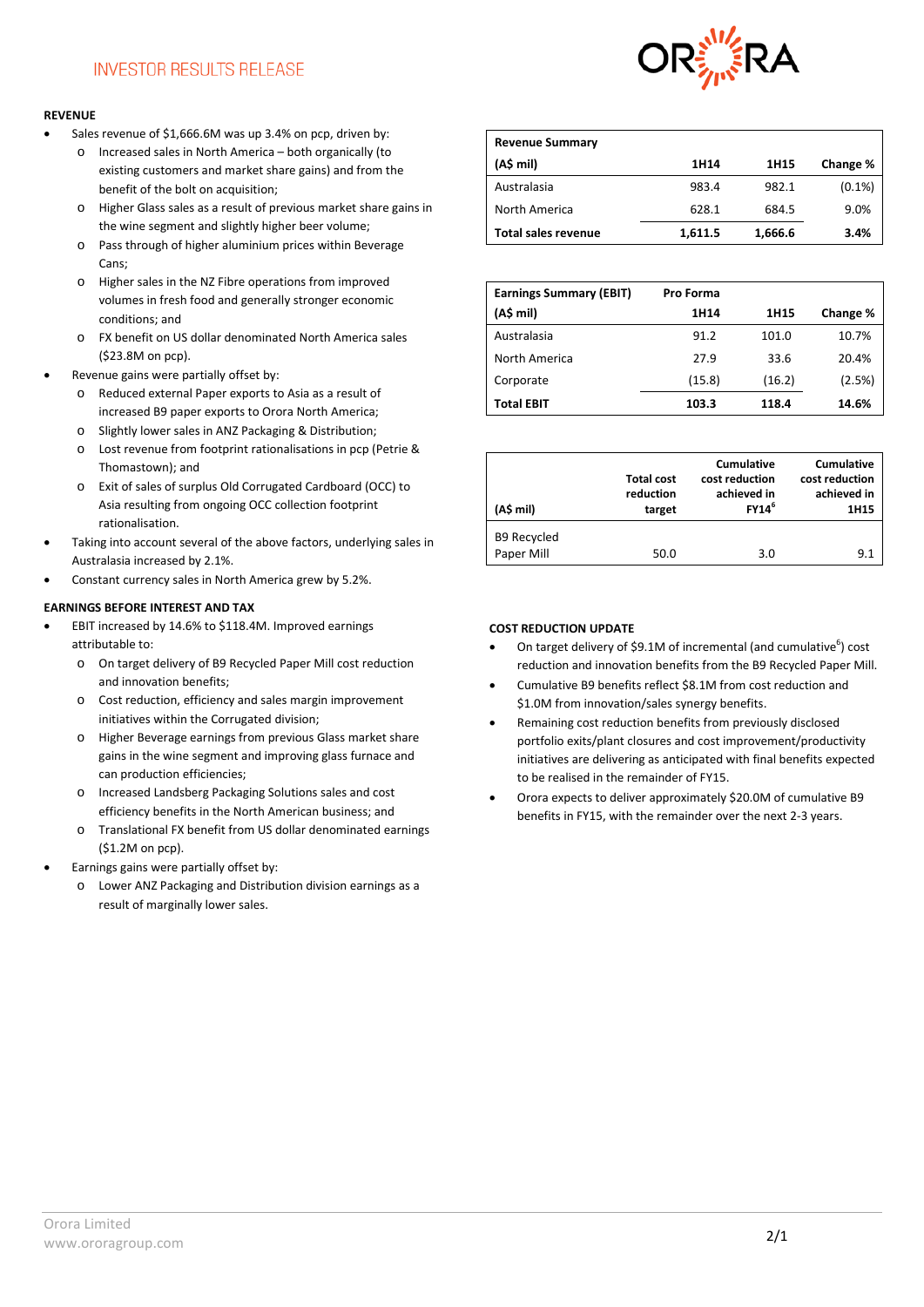#### **BALANCE SHEET**

- Key balance sheet movements since June 2014 were:
	- o Increase in other current assets is a result of high season effect on receivables and foreign exchange translation impact on North American receivables and inventories. Lower inventory in most Australasian divisions was offset by aluminium raw material stock build in Beverage Cans to support the transition to an import sourcing model (working capital impact partially offset by higher related payables), seasonal stock build ahead of the New Zealand fruit season and the impact of the recent acquisition/strategic account ramp up within Orora North America;
	- o Net property, plant and equipment (PP&E) increased due to foreign exchange translation impact on Orora North America PP&E. Capex for 1H15 included spend on the following major items; corrugated equipment upgrades/innovation capability enhancements in Australasia and North America; spend relating to the rebuild of the G1 glass furnace; and the new Enterprise Resource Planning (ERP) system in Orora North America. Depreciation for the period was \$48.3M;
	- o Increase in intangible assets reflects movement within the North American business associated with the foreign exchange translation impact on intangible assets, goodwill relating to the July 2014 acquisition and capex spend on the new ERP system.
	- o Net debt increased by \$8.9M during the period primarily due to the foreign exchange translation impact on USD denominated debt of \$21.6M. On a constant currency basis, net debt is \$13.7M lower than June 2014 as a result of converting increased earnings into cash; and
	- o Increase in payables and provisions reflect higher creditors as a result of the transition to an aluminium import sourcing model within Beverage Cans together with improved trading terms with vendors, partially offset by utilisation of cost reduction and restructuring provisions (see cash flow below).

#### **CASH FLOW**

- Underlying operating cash flow increased by \$9.1M to \$117.6M compared with pcp. Main movements included:
	- o Increase in EBITDA of \$12.6M;
	- o Working capital continues to be soundly managed. The slightly higher working capital outflow reflected North America's growth agenda – ramp up of recent strategic corporate account wins and the impact of the July 2014 acquisition;
	- o Base net capex within guidance range for FY15 of 90-100% of depreciation. As previously communicated, net capex in FY15 is expected to be higher than the medium term average of 80-90% of depreciation due to expenditure on the G1 glass furnace rebuild and new ERP system in North America;
	- o Net capex includes receipt of \$9.0M from the sale of a surplus land parcel at Botany, New South Wales;
	- o Cash significant items 1H15 relates to spend on the legacy cost reduction and footprint rationalisation initiatives and onerous recycling contracts. In relation to the cost reduction programs, the net cash spend remaining is approximately \$3.0M, which will be spent in the second half of FY15. There is approximately \$12.0M of spend remaining on the onerous recycling contracts, which are expected to run down over the next 3-4 years.



| <b>Balance Sheet</b>                            |          |          |          |
|-------------------------------------------------|----------|----------|----------|
| (A\$ mil)                                       | 30/06/14 | 31/12/14 | Change % |
| Cash                                            | 31       | 26       | (16.1%)  |
| <b>Other Current Assets</b>                     | 824      | 952      | 15.5%    |
| Property, Plant &<br>Equipment                  | 1,544    | 1,549    | 0.3%     |
| Intangible Assets                               | 232      | 267      | 15.1%    |
| Investments & Other<br>Assets                   | 123      | 136      | 10.6%    |
| <b>Total Assets</b>                             | 2,754    | 2,930    | 6.4%     |
| Interest-bearing<br>Liabilities                 | 666      | 671      | 0.8%     |
| Payables & Provisions                           | 706      | 830      | 17.6%    |
| <b>Total Equity</b>                             | 1,382    | 1,429    | 3.4%     |
| <b>Total Liabilities &amp;</b><br><b>Equity</b> | 2,754    | 2,930    | 6.4%     |
|                                                 |          |          |          |
| Net Debt                                        | 636      | 645      |          |
| Leverage                                        | 2.2x     | 2.1x     |          |
| Gearing                                         | 31%      | 31%      |          |

| <b>Cash Flow</b>                                | Pro Forma |        | Change % |
|-------------------------------------------------|-----------|--------|----------|
| (AS mil)                                        | 1H14      | 1H15   | F/(U)    |
| <b>EBITDA</b>                                   | 154.1     | 166.7  | 8.2%     |
| Non-cash Items                                  | 1.0       | 11.0   |          |
| Movement in Total<br><b>Working Capital</b>     | (14.9)    | (21.6) |          |
| Net Capex                                       | (31.7)    | (38.5) |          |
| <b>Underlying Operating</b><br><b>Cash Flow</b> | 108.5     | 117.6  | 8.4%     |
| Cash Significant Items                          | (46.8)    | (10.8) |          |
| <b>Operating Free Cash Flow</b>                 | 61.7      | 106.8  |          |

#### **WORKING CAPITAL**

- Average total working capital to sales decreased to 10.7% (versus 10.8% in pcp) reflecting better Corrugated inventory management and improved vendor trading terms offsetting the impact of higher inventory positions from the transition to an imported aluminium sourcing model. Despite inventory build in preparation for the three month scheduled maintenance closure of the first Glass furnace (G1), the Beverage division was able to manage Glass inventory consistent with pcp. Working capital in the North American business was impacted by the July 2014 acquisition and increased receivables as revenues grow with strategic account wins.
- Working capital management remains an on-going focus across the group.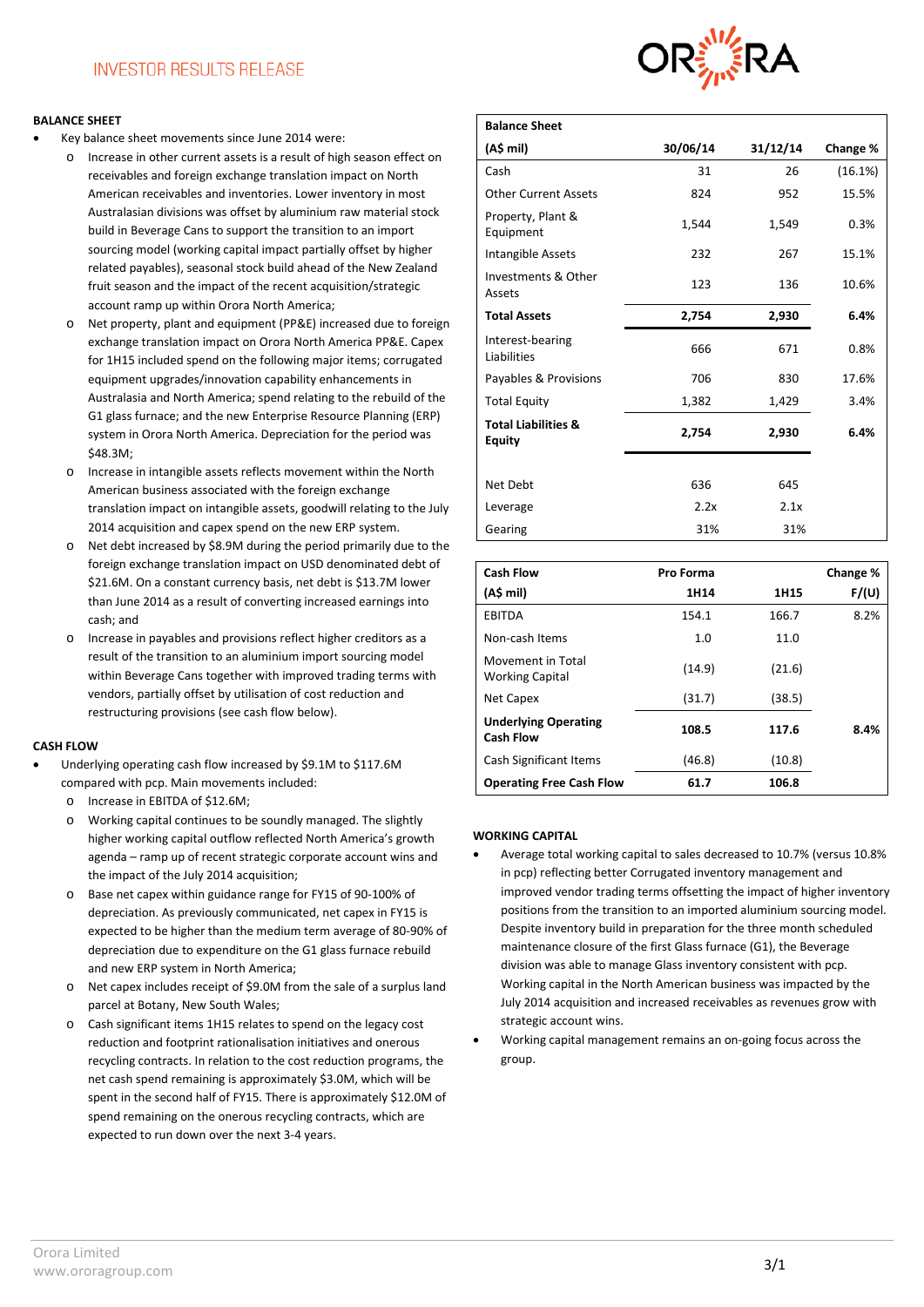### AUSTRALASIA

#### **KEY POINTS**

- Overall, Australasia delivered an increased EBIT of \$9.8M to \$101.0M, 10.7% higher than pcp.
- Economic conditions in Australia are flat. In general organic volume growth, outside of market share gains in Glass, remain muted and broadly in line with GDP.
- The Australian businesses have worked through the implications of the repeal of the Carbon Tax by the Australian Government in July 2014.

#### **FIBRE DIVISION**

Fibre earnings for the year were higher than pcp, driven by benefits of cost improvement initiatives and the on-going ramp up of the B9 recycled paper mill.

#### **Fibre Packaging:**

- Sales in New Zealand were higher than pcp, aided by favourable volumes in the agriculture sector and generally improving economic conditions.
- Sales in Australia were in line with prior year. Improvements in the agriculture sectors were offset by weakness in the beverage and grocery segments. Other markets were generally stable.
- Cost improvement and sales margin initiatives contributed to better margins. **Packaging and Distribution:**
- Improved sales in the dairy and quick service restaurant segments were offset by weakness in the grocery and industrial markets.
- A small subscale Cartons converting plant in Zillmere, QLD closed in September 2014. Transition of production to the remaining cartonboard facilities is on track.

#### **Botany Recycled Paper Mill (B9)**

- Production is on track with the projected learning curve in relation to volume and quality. The improved performance characteristics of B9 paper continue to be well received by customers in Australasia and North America.
- During the six months to December 2014, 185,000 tonnes of recycled paper were produced (167,000 tonnes in pcp).
- Production stability continued at the level the mill exited FY14, which allowed the team to focus on realising the cost reduction benefits.
- The Botany Mill exported 19,000 tonnes of recycled paper to Orora North America during the six months to December 2014 (nil in pcp).

#### **BEVERAGE DIVISION**

- Beverage earnings were higher than pcp, reflecting market share gains in the wine segment (Glass division), generally flat Beverage Can volumes and improved manufacturing efficiencies across the Beverage Division. Stelvin wine closure volumes were in line with pcp.
- A small subscale metal wine closure decoration facility in Laverton, Victoria was successfully closed in June 2014. Transition to third party supply is on track.

#### **Beverage Cans:**

- Earnings were ahead of pcp driven by improved production efficiencies.
- Successfully qualified a panel of aluminium vendors to move to a full import sourcing model following Alcoa's exit from production in Australia at the end of calendar 2014. The business is now transitioning from domestic supply to import which is expected to take at least the next 6 months and includes the process of managing any working capital impacts.
- Successfully extended a major customer contract until 2026 (was previously expiring in June 2016).

#### **Glass:**

- Delivered higher sales in the wine segment on pcp due to previously announced market share gains. Underlying wine volumes were slightly below pcp.
- Volumes in the beer segment were above pcp, reflecting increased sales to existing customers.
- Operating performance continued to improve aided by better furnace capacity utilisation and the successful repair to the second glass furnace (G2) in March 2014.

#### **INNOVATION & GROWTH**

• To satisfy increasing global demand for powdered dairy products, Orora is proposing to invest approximately \$20.0M in a new state of the art dairy sack line in the Packaging and Distribution division. If this investment proceeds, it is expected to be in production by late calendar 2016.



|                                       | Pro Forma |        |           |
|---------------------------------------|-----------|--------|-----------|
| (A\$ mil)                             | 1H14      | 1H15   | Change %  |
| Sales Revenue                         | 983.4     | 982.1  | (0.1%)    |
| EBIT                                  | 91.2      | 101.0  | 10.7%     |
| <b>EBIT Margin %</b>                  | 9.3%      | 10.3%  | 1.0%      |
|                                       |           |        |           |
| <b>Segment Cash Flow</b>              | Pro Forma |        | Change %  |
| (A\$ mil)                             | 1H14      | 1H15   | F/(U)     |
| <b>EBITDA</b>                         | 134.2     | 140.9  | 5.0%      |
| Non Cash Items                        | 6.3       | 12.5   |           |
| Movement in Total Working<br>Capital  | (4.9)     | (9.1)  |           |
| Net Capex                             | (30.1)    | (39.8) |           |
| <b>Underlying Operating Cash Flow</b> | 105.5     | 104.5  | $(1.0\%)$ |
| Cash Significant Items                | (9.4)     | (7.7)  |           |
| <b>Operating Free Cash Flow</b>       | 96.1      | 96.8   |           |



- Orora was named in the 2014 BRW 50 Most Innovative Companies for its customer led investment in an innovative and value adding Beverage Can decorating process and an employee led safety program. Orora is the highest placed packaging company and one of only eight manufacturing companies to be included in the list.
- The Beverage Division has signed an exclusive licence with XOLUTION GmbH (Germany) to distribute the innovative XOTM re-sealable can closure in Australia, New Zealand and the Pacific region.

#### **PERSPECTIVES FOR 2015**

**EBIT Trend**

- B9 recycled paper exports to North America are expected to continue to increase during the second half of FY15. The paper's increased strength and improved printability is being well received by internal and now also third party customers in the region. Reiterate guidance that an estimated 40,000 tonnes will be exported to the North American business in FY15.
- The Packaging and Distribution division will undertake a reorganisation of its New Zealand Cartons operations during FY15 and FY16. This will involve the consolidation of three existing NZ sites into two with the Wellington site to be closed (FY16). Production capability at the remaining Auckland and Christchurch sites will be upgraded. The business currently serviced from Wellington will be transferred to the remaining NZ sites and also Orora's Australian Cartons business.
- As previously disclosed, the Glass division has won market share in the beer segment commencing July 2015.
- The scheduled rebuild of Orora's first glass furnace (G1) is on track. The furnace ceased production in January 2015 and will be out of operation for approximately three months while the rebuild is completed. Costs of the rebuild are estimated at approximately \$30M.
- From January 2015, the Glass business has commenced paying higher gas prices due to the expiry of the legacy long term supply agreement. To recover this cost, the business has gas price pass through mechanisms in approximately half of its existing customer contracts, however due to contractual lags, recovery will not commence until FY16. The remainder is expected to be recovered from the market over time.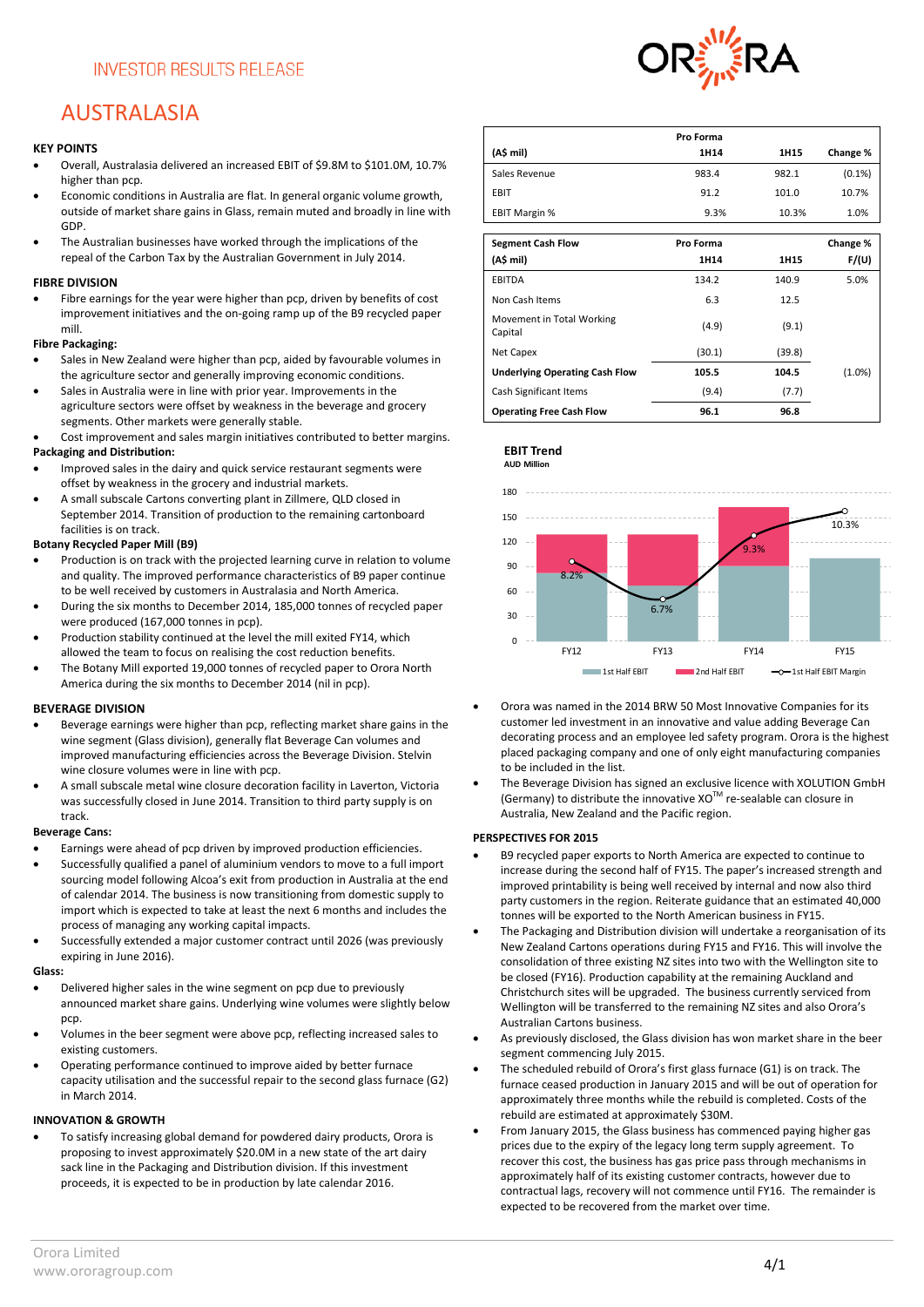### NORTH AMERICA

#### **KEY POINTS**

- The North America business had a strong half year with sales up 5.2% on a constant currency basis.
- Effective December 2014, the North American business announced a rebranding to Landsberg Packaging Solutions to better reflect the growing shift towards being a provider of customised packaging solutions rather than a distributor of commodity product. The business division previously traded as Landsberg Distribution. The rebranding does not impact the Manufacturing division.
- Landsberg Packaging Solutions increased sales by 7.0% through organic growth, market share gains in most regions and the benefit of its bolt on acquisition.
- Sales growth was primarily driven by a continued focus on securing larger corporate accounts within the preferred markets of food, pharmaceutical/healthcare, information technology and automotive. The business gained benefit from its on-going transition to a provider of customised packaging solutions versus a distributor of commodity product.
- Integration of the acquisition completed on 1 July 2014, of a Texas, USA based distributor of plastic packaging products to the food and produce sector, is on track.
- The Manufacturing division delivered higher earnings driven by productivity gains and strong overall operating cost control despite a slight decline in sales and pressure on margins.
- EBIT margin improved to 4.9% (versus 4.5% pcp) primarily on the back of efficiency benefits and strong overall operating cost control and a focus on improving procurement capability.
- On a constant currency basis, earnings for the year were up 16.3% on pcp at US\$29.9M.
- Reported earnings were up 20.4% with FX translation benefits of \$1.2M over pcp.
- FX benefit on North America sales was \$23.8M.
- In general underlying market conditions remain subdued. Whilst the bias is positive, the business is yet to witness any tangible improvement in economic conditions within the region.

#### **GROWTH OPTIONS**

- Continued focus on organic growth by securing corporate accounts and increasing share of wallet with current customers.
- On-going investments in bolt on opportunities in the preferred markets that meet the hurdle rates of return are actively being pursued. These will develop an enhanced geographic footprint and/or extended product/distribution value proposition and provide scale benefits.
- Capitalise on the benefits of an integrated fibre operation through selling the improved performance characteristics of B9 paper.

#### **PERSPECTIVES FOR 2015**

• Integration of the new ERP system is on track. Expenditure totalling approximately A\$22.0M is expected to occur evenly over FY15 and FY16.



| (A\$ mil)            | 1H14  | 1H15  | Change % |
|----------------------|-------|-------|----------|
| Sales Revenue        | 628.1 | 684.5 | 9.0%     |
| EBIT                 | 27.9  | 33.6  | 20.4%    |
| <b>EBIT Margin %</b> | 4.5%  | 4.9%  | 0.4%     |
|                      |       |       |          |

| (US\$ mil)    | 1H14  | 1H15  | Change % |
|---------------|-------|-------|----------|
| Sales Revenue | 578.9 | 608.9 | 5.2%     |
| EBIT          | 25.7  | 29.9  | 16.3%    |

| <b>Segment Cash Flow</b><br>(A\$ mi)            | Pro Forma<br>1H14 | 1H15   | Change %<br>F/(U) |
|-------------------------------------------------|-------------------|--------|-------------------|
|                                                 |                   |        |                   |
| EBITDA                                          | 32.9              | 39.4   | 19.8%             |
| Non-cash Items                                  | 1.5               | 0.2    |                   |
| Movement in Total<br><b>Working Capital</b>     | (9.9)             | (19.2) |                   |
| Net Capex                                       | (3.6)             | (5.9)  |                   |
| <b>Underlying Operating</b><br><b>Cash Flow</b> | 20.9              | 14.5   | (30.6%)           |
| Cash Significant Items                          | 0.0               | 0.0    |                   |
| <b>Operating Free Cash Flow</b>                 | 20.9              | 14.5   |                   |



## **CORPORATE**

#### **Key Points**

- Corporate costs of \$16.2M were in line with pcp (\$15.8M).
- Reiterate guidance that Corporate costs for FY15 are expected to be in line with pro forma FY14.

#### **Conference Call**

• Orora is hosting a conference call for investors and analysts at 11:00am today. The audio cast will be available on our website, [www.ororagroup.com,](http://www.ororagroup.com/) within 24 hours.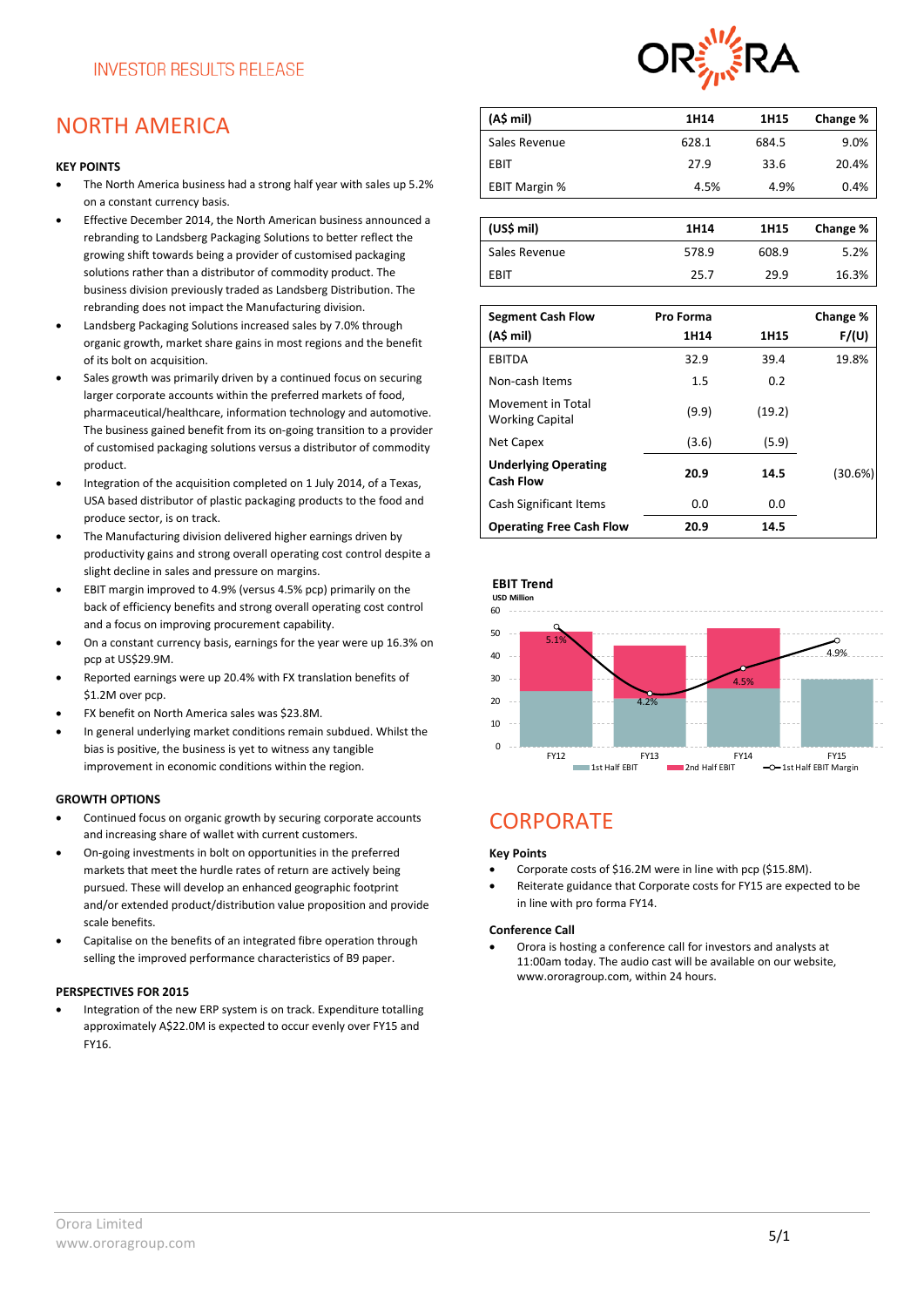

### Appendix

#### **Reconciliation between Segment Result and Pro Forma Financial Information**

Effective 17 December 2013, Orora Limited (the Company) and its controlled entities (collectively referred to as the Orora Group) demerged from Amcor Limited. The Company was listed as a separate standalone entity on the Australian Securities Exchange on 18 December 2013 and the demerger was implemented on 31 December 2013.

Prior to the demerger, the Company and Amcor Limited were required to undertake an internal corporate restructure (Corporate Restructure). The Corporate Restructure took place as at 31 October 2013 and as a result the statutory financial information for the comparative period does not give a relevant view of the performance of the Orora Group as it is currently structured.

As Orora Group has been operating as a standalone entity for the entire six month period ended 31 December 2014, there has been no need for the Company to provide pro forma financial information in respect of the current period.

However, unless otherwise indicated, the comparative financial information contained in this presentation for the six month period ended 31 December 2013 has been presented on a pro forma basis.

In preparation of the pro forma financial information, adjustments have been made to the Orora Group's 31 December 2013 segment results (as included in the statutory accounts) to present a view of performance as if the internal corporate restructure associated with the demerger had been effective from 1 July 2013. Additionally, adjustments have been made in the pro forma presentation to include the additional corporate costs and the depreciation reduction from the asset impairment as if they had been applicable from 1 July 2013.

The pro forma adjustments referred to above have been made on a basis consistent with those contemplated on page 46 of the Amcor Limited Demerger Scheme Booklet. The following reconciliations and the pro forma financial information have not been audited.

| <b>EARNINGS</b><br>(A\$ mil) | As<br>reported <sup>(2)</sup> | One-Off<br>Items         | <b>Pro Forma</b><br>Adjustments <sup>(3)</sup> | 1H14<br>Pro Forma |
|------------------------------|-------------------------------|--------------------------|------------------------------------------------|-------------------|
| Sales revenue                | 983.4                         | $\overline{\phantom{0}}$ |                                                | 983.4             |
| Reported EBIT <sup>(1)</sup> | 80.7                          |                          | 10.5                                           | 91.2              |
| <b>EBIT Margin %</b>         | 8.2%                          |                          |                                                | 9.3%              |

| <b>CASH FLOW</b><br>(A\$ mil)        | As<br>reported <sup>(2)</sup> | One-Off<br>Items         | Pro Forma<br>Adiustments <sup>(3)</sup> | <b>1HFY14</b><br>Pro Forma |
|--------------------------------------|-------------------------------|--------------------------|-----------------------------------------|----------------------------|
| EBITDA <sup>(4)</sup>                | 134.2                         | $\overline{\phantom{0}}$ | $\overline{\phantom{a}}$                | 134.2                      |
| Non-cash items                       | 6.3                           | $\overline{\phantom{a}}$ | $\overline{\phantom{0}}$                | 6.3                        |
| Movement in total<br>working capital | (4.9)                         |                          |                                         | (4.9)                      |
| Net capital expenditure              | (30.1)                        | $\overline{\phantom{a}}$ | $\overline{\phantom{a}}$                | (30.1)                     |
| <b>Operating Cash Flow</b>           | 105.5                         | $\overline{\phantom{0}}$ | $\overline{\phantom{a}}$                | 105.5                      |
| Cash significant items               | (9.4)                         | $\overline{\phantom{a}}$ | $\overline{\phantom{0}}$                | (9.4)                      |
| <b>Operating Free Cash</b><br>Flow   | $96.1^{(5)}$                  | $\overline{\phantom{0}}$ |                                         | 96.1                       |

<sup>(1)</sup> Earnings before interest, related income tax expense and significant items.<br><sup>(2)</sup> As reported per the Segment Note in the Interim Financial Report (refer note 2). Includes impact of reclassification of Australasia restructuring expense to significant items, consistent with 2014 Annual Report presentation.

(3) Pro forma adjustment impact to EBIT represents a reduction in the depreciation charge of \$10.5 million from accounting for the asset impairment included in the Demerger Scheme Book being applicable from 1 July 2013 (as per the Demerger Scheme Book).

 $\overline{a}$  Earnings before depreciation, amortisation, interest, related income tax expense and significant items.

(5) As reported in the Segment Note contained within the Interim Financial Report (refer note 2).

#### **AUSTRALASIA NORTH AMERICA**

| <b>EARNINGS</b><br>(A\$ mil) | As<br>reported <sup>(2)</sup> | One-Off<br><b>Items</b> | <b>Pro Forma</b><br>Adiustments <sup>(3)</sup> | 1H14<br>Pro Forma | <b>EARNINGS</b><br>(AS mil)  | As<br>reported <sup>(2)</sup> | One-Off<br>Items | <b>Pro Forma</b><br>Adiustments <sup>(3)</sup> | 1H14<br>Pro Forma |
|------------------------------|-------------------------------|-------------------------|------------------------------------------------|-------------------|------------------------------|-------------------------------|------------------|------------------------------------------------|-------------------|
| Sales revenue                | 983.4                         |                         |                                                | 983.4             | Sales revenue                | 628.1                         |                  | $\overline{\phantom{0}}$                       | 628.1             |
| Reported EBIT <sup>(1)</sup> | 80.7                          |                         | 10.5                                           | 91.2              | Reported EBIT <sup>(1)</sup> | 27.9                          |                  |                                                | 27.9              |
| EBIT Margin %                | 8.2%                          |                         |                                                | 9.3%              | <b>EBIT Margin %</b>         | 4.5%                          |                  |                                                | 4.5%              |

| As<br>reported <sup>(2)</sup> | One-Off<br>Items         | Pro Forma<br>Adjustments <sup>(3)</sup> | 1HFY14<br>Pro Forma | <b>CASH FLOW</b><br>(A\$ mil)        | As<br>reported <sup>(2)</sup> | One-Off<br>Items         | Pro Forma<br>Adjustments <sup>(3)</sup> | 1HFY14<br>Pro Forma |
|-------------------------------|--------------------------|-----------------------------------------|---------------------|--------------------------------------|-------------------------------|--------------------------|-----------------------------------------|---------------------|
| 134.2                         | $\overline{\phantom{a}}$ | $\overline{\phantom{a}}$                | 134.2               | EBITDA <sup>(3)</sup>                | 32.9                          | ۰                        | $\overline{\phantom{a}}$                | 32.9                |
| 6.3                           | $\overline{\phantom{0}}$ |                                         | 6.3                 | Non-cash items                       | 1.5                           |                          | $\overline{\phantom{a}}$                | 1.5                 |
| (4.9)                         |                          |                                         | (4.9)               | Movement in total<br>working capital | (9.9)                         |                          |                                         | (9.9)               |
| (30.1)                        | $\overline{\phantom{a}}$ | $\overline{\phantom{0}}$                | (30.1)              | Net capital expenditure              | (3.6)                         | $\overline{\phantom{a}}$ |                                         | (3.6)               |
| 105.5                         | -                        |                                         | 105.5               | <b>Operating Cash Flow</b>           | 20.9                          | ۰                        | $\overline{\phantom{a}}$                | 20.9                |
| (9.4)                         | $\overline{a}$           | $\overline{\phantom{a}}$                | (9.4)               | Cash significant items               |                               | $\overline{\phantom{a}}$ |                                         |                     |
| $96.1^{(5)}$                  | $\overline{\phantom{0}}$ |                                         | 96.1                | <b>Operating Free Cash</b><br>Flow   | $20.9^{(4)}$                  | $\overline{\phantom{0}}$ |                                         | 20.9                |

(1) Earnings before interest, related income tax expense and significant items.

(2) As reported per the Segment Note in the Interim Financial Report (refer note 2).

(3) Earnings before depreciation, amortisation, interest, related income tax expense and significant items.

(4) As reported in the Segment Note contained within the Interim Financial Report (refer note 2).

#### **Consolidated Income Statement for the six months ending 31 December 2013**

| (A\$ mil)                                                                                                 | As<br>reported <sup>(1)</sup> | One-Off<br>Items $(2)$ | Pro Forma<br>Adjustments <sup>(3)</sup> | 1H14<br>Pro Forma |
|-----------------------------------------------------------------------------------------------------------|-------------------------------|------------------------|-----------------------------------------|-------------------|
| Sales revenue                                                                                             | 1,611.5                       |                        |                                         | 1,611.5           |
| Earnings before depreciation, amortisation, interest, related<br>income tax expense and significant items | 162.6                         |                        | (8.5)                                   | 154.1             |
| Depreciation and amortisation                                                                             | (61.3)                        |                        | 10.5                                    | (50.8)            |
| Earnings before interest, related income tax expense and<br>significant items                             | 101.3                         |                        | 2.0                                     | 103.3             |
| Significant items before tax                                                                              | (230.2)                       | 230.2                  |                                         |                   |
| Earnings before interest and related income tax expense                                                   | (128.9)                       | 230.2                  | 2.0                                     | 103.3             |
| Net financing costs                                                                                       | (24.3)                        |                        | 2.3                                     | (22.0)            |
| Income tax (expense)/benefit                                                                              | 42.0                          | (63.5)                 | (3.6)                                   | (25.1)            |
| Profit for the financial period from continuing operations                                                | (111.2)                       | 166.7                  | 0.7                                     | 56.2              |

(1) As reported per the Segment Note in the Interim Financial Report (refer note 2), with exception of net financing costs and income tax expense which is not included in the Segment Note. Includes impact of reclassificati Australasia restructuring expense to significant items, consistent with 2014 Annual Report presentation.

(2) One-off adjustments include significant items adjusted for in the 2014 Annual Report.

<sup>(3)</sup> Pro forma adjustments to earnings include a reduction in the depreciation charge of \$10.5 million from accounting for the asset impairment from 1 July 2014 and an increase in corporate costs of \$8.5 million from acco rate of 30.8%, which is based on a blended tax rate for the Orora business' and was the rate used in the Demerger Scheme Book.